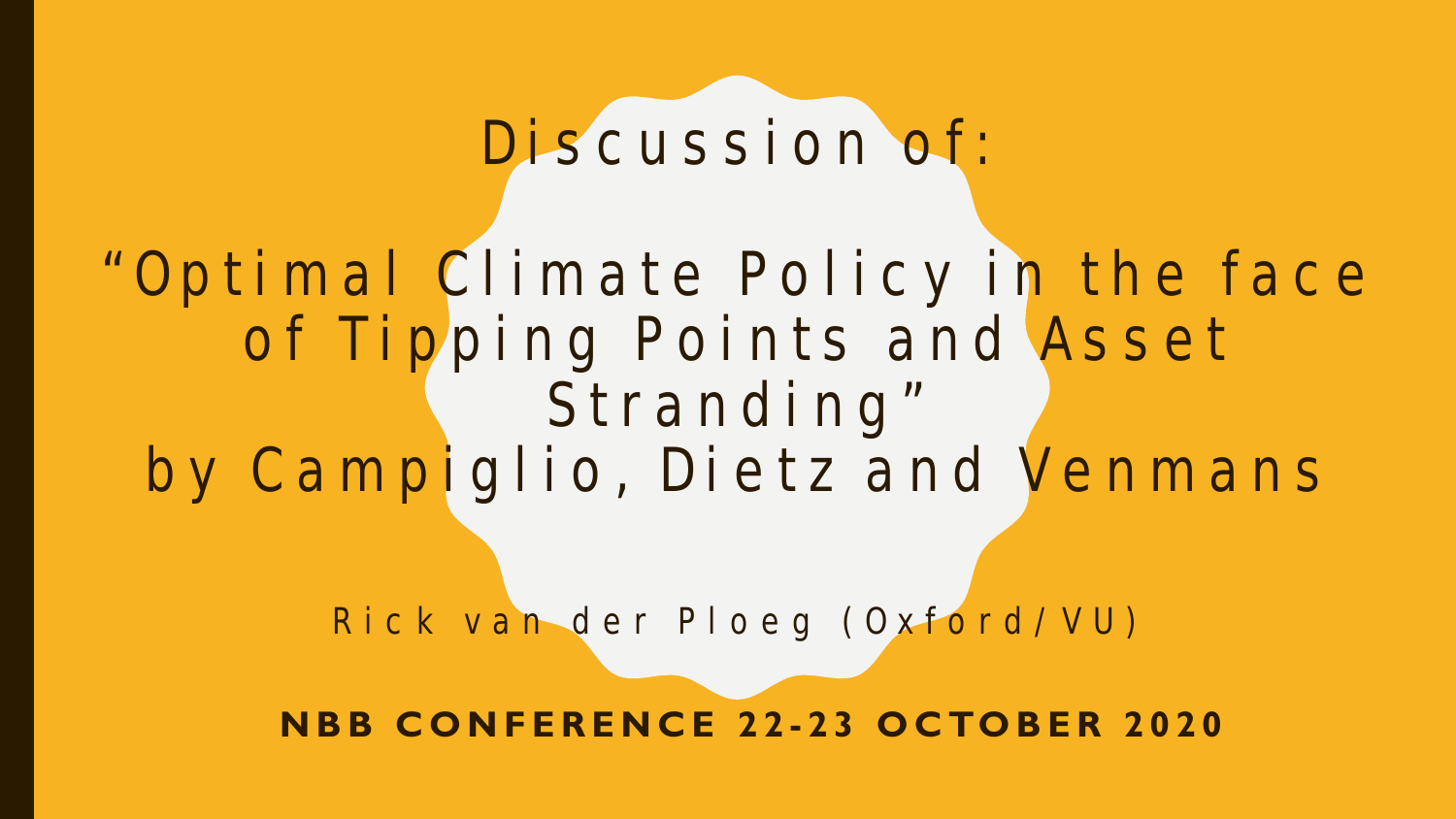#### MOST IAM'S HAVE ONLY ONE SECTOR

- Quantitative IAMs: DICE-2016 by William Nordhaus, FUND by Anthoff and Tol, PAGE by Hope, etc. Used a lot for policy analysis
- Other numerical energy models are used to assess costs of meeting pre-defined emission targets
- Analytical IAMs: Golosov et al. (2014), Gerlagh and Liski (2018), Lemoine and Rudik (2017); huge number of applications of Brock-Mirman structure of Golosov et al.
- Most of these models have too much temperature inertia but not Golosov et al. see earlier seminar by Simon Dietz
- They have no stochastics and, if they do, they wrongly use Monte Carlo
- Golosov et al. (2014) has EIS=RRA=1 so all effects of uncertainty drop out
- But many now allow for stochastics including tipping points using stochastic versions of DICE: Gollier; Crost and Traeger; Jensen and Traeger; Lemoine and Traeger; Cai and Lontzek (2019); etc. Others appeal to asset pricing: Daniel et al. (2019)
- Van den Bremer and van der Ploeg (2019) and Traeger (2019) given analytical solutions for carbon pricing in risky environments, and Hambel et al. (2020) do this for a 2-sector model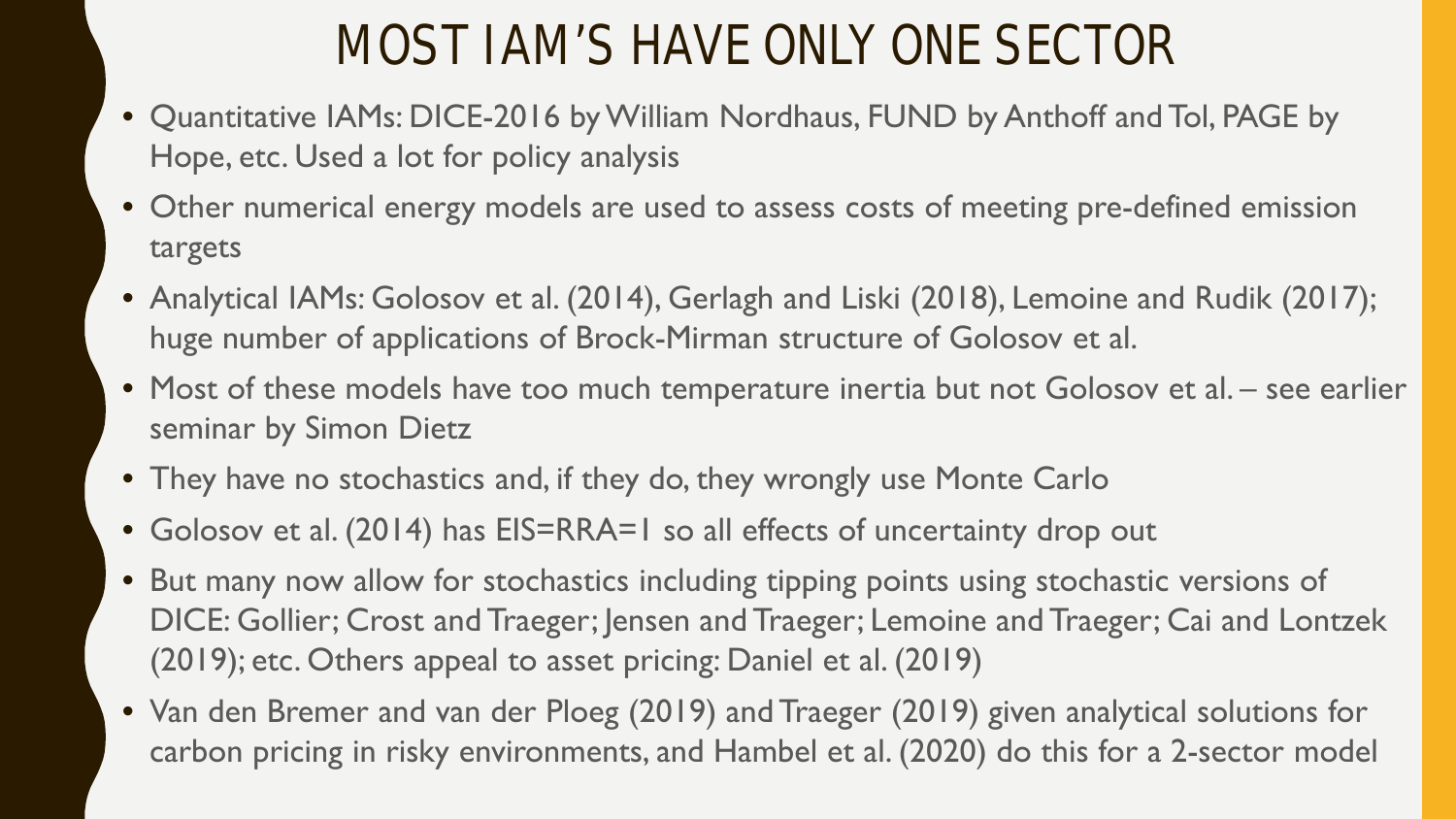#### THE OPTIMAL CARBON PRICE AND RISK-ADJUSTED DISCOUNTED RATE BOIL DOWN TO:

$$
P = \frac{\mu \Theta Y}{r^{\mathsf{a}}} \Big( 1 + \Delta_{\chi} + \Delta_{\lambda} + \Delta_{CK} + \Delta_{CC} \Big)
$$

#### with

$$
r^{\hat{a}} = \rho + (IIA - 1) \left( g^{(0)} - \frac{1}{2} RRA \sigma_K^2 \right) + \varphi
$$

for case of proportional reduced-form damages and ignoring carbon stock uncertainty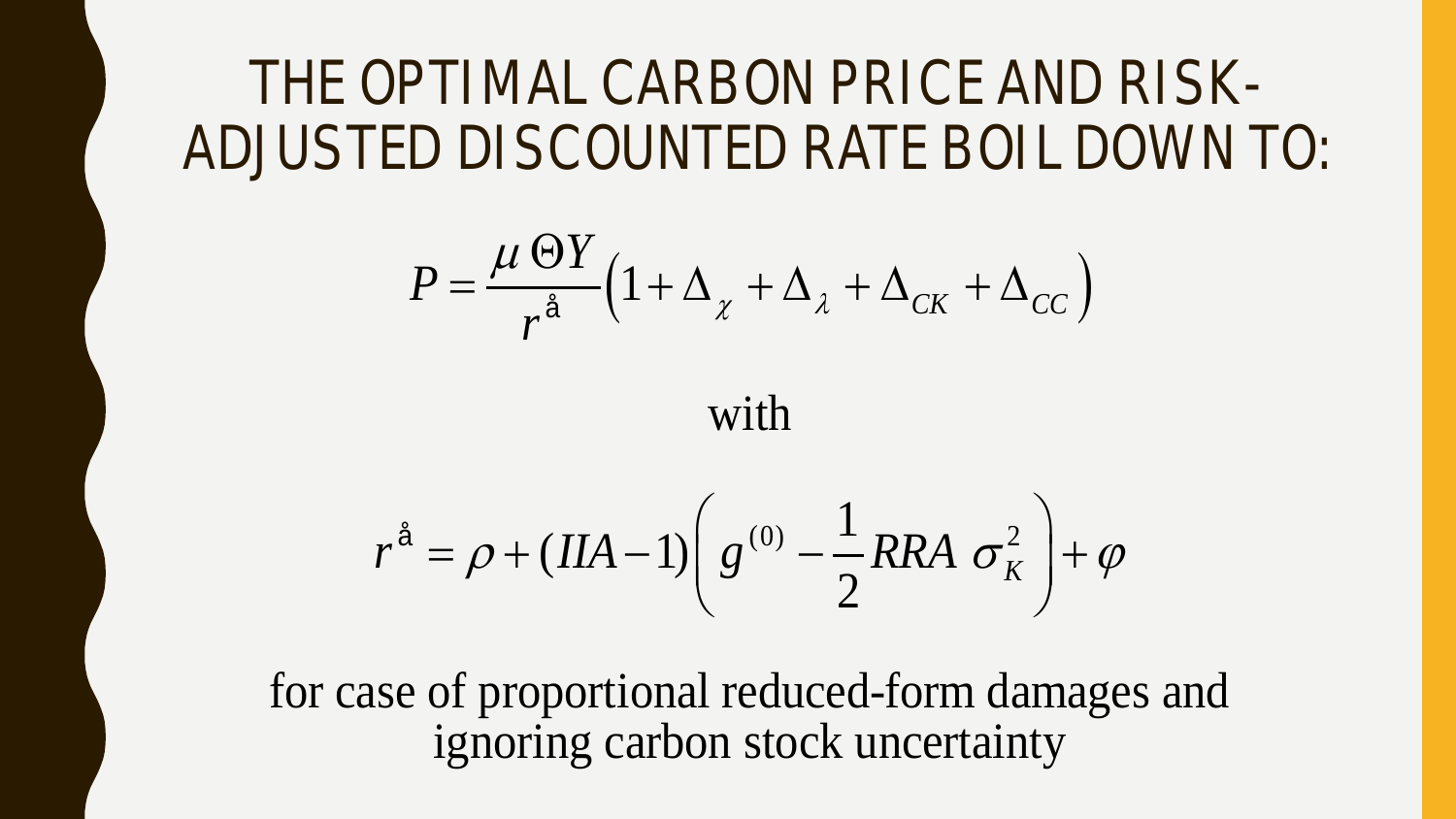## DRIVERS OF RISK-ADJUSTED DISCOUNT RATE



- Here  $\rho$  = utility discount rate,  $\gamma$  is IIA = 1/EIS, and  $\eta$  = RRA
- If IIA =  $\gamma$  = 1, the prudence and insurance effects offset each other so that the discount rate boils down to  $\rho + \varphi$
- Economic uncertainty has zero effect on the carbon price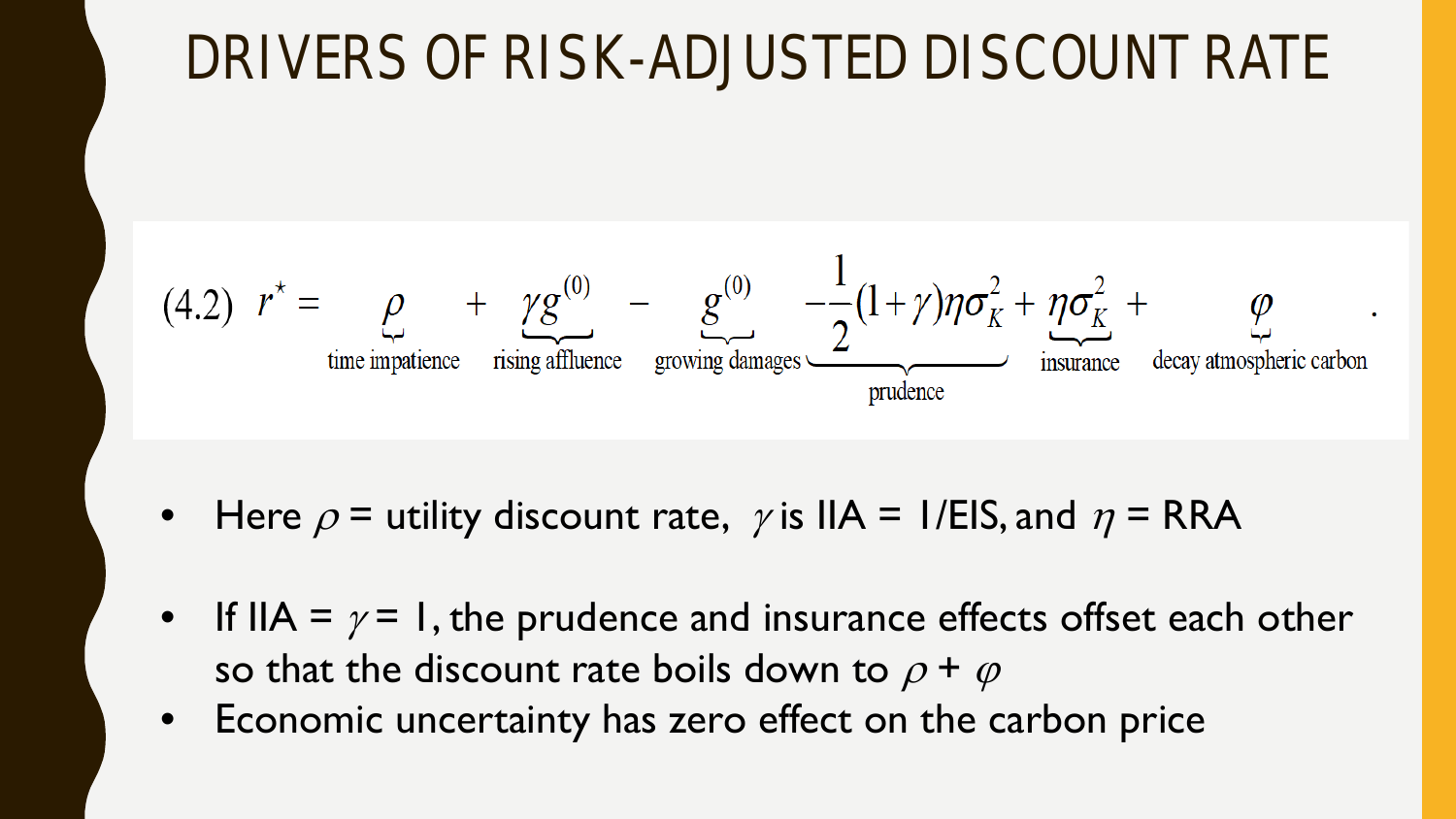# DANIEL, LITTERMAN AND WAGNER (2019, PNAS)

- Uses binomial tree (7 periods) asset pricing model to show that optimal carbon price declines over time
- This requires (i) preference for early resolution of uncertainty (Epstein-Zin with RRA > 1/ EIS) and (ii) gradual resolution of damage ratio uncertainty
- Olijslagers et al. (2020): revisits with continuous-time model and shows that optimal carbon price consists of a *rising* component proportional to GDP and a *declining* component that depends on uncertainty considerations; usually, the first component swamps the second component
- Van der Ploeg and de Zeeuw (2018): show that in a tipping model with a *one-off* temperature-dependent risk of a big increase in damages, the carbon price declines after the tip
- Hambel et al. (2020) look at *recurring* Barro-style disasters, where incidence of the climate-related disasters increases with temperature, not *one-off, irreversible* disasters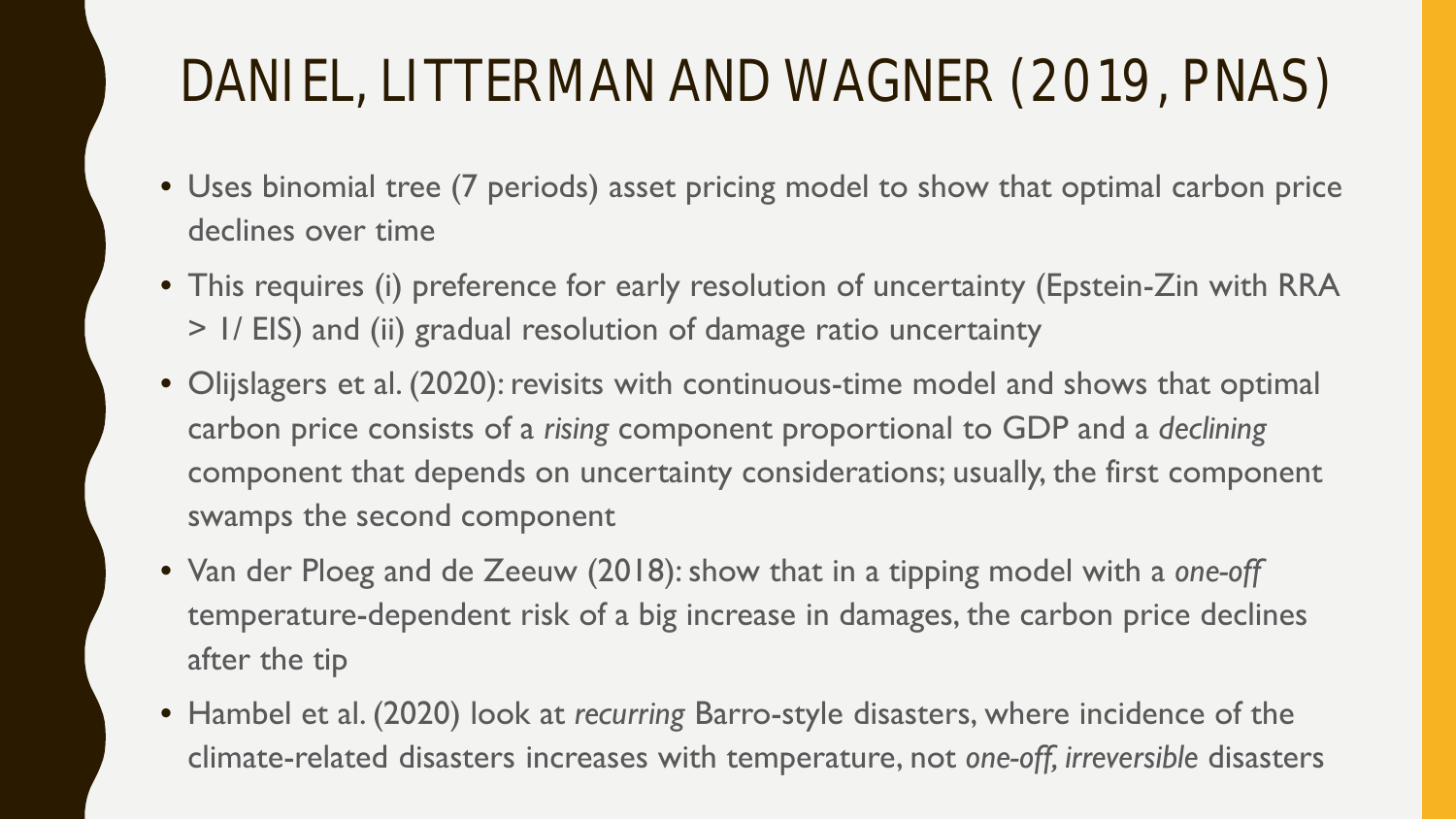### MESSAGES FROM CAMPIGLIO, DIETZ AND VENMANS

- What if we delay optimal climate policy? Much more costly? Why?
- What if carbon-intensive capital gets stranded? Coal-fired power stations will need to be scrapped before end of economic lifetime (Caldecott et al.)? Steel and cement factories too? Economic lifetime can be more than 50 years and costly to repurpose/reallocate to low-carbon uses
- Replacing carbon-intensive technologies before end of life is very costly
- Avoid disorderly transition else abrupt stranding of assets at high costs
- Use one-sector DSGE model of macroeconomy and climate system with two capital stocks to evaluate costs of optimal and of delayed climate policy
- Not a temperature cap and Hotelling rule for the carbon price, but externalities from global warming and carbon price grows in line with world GDP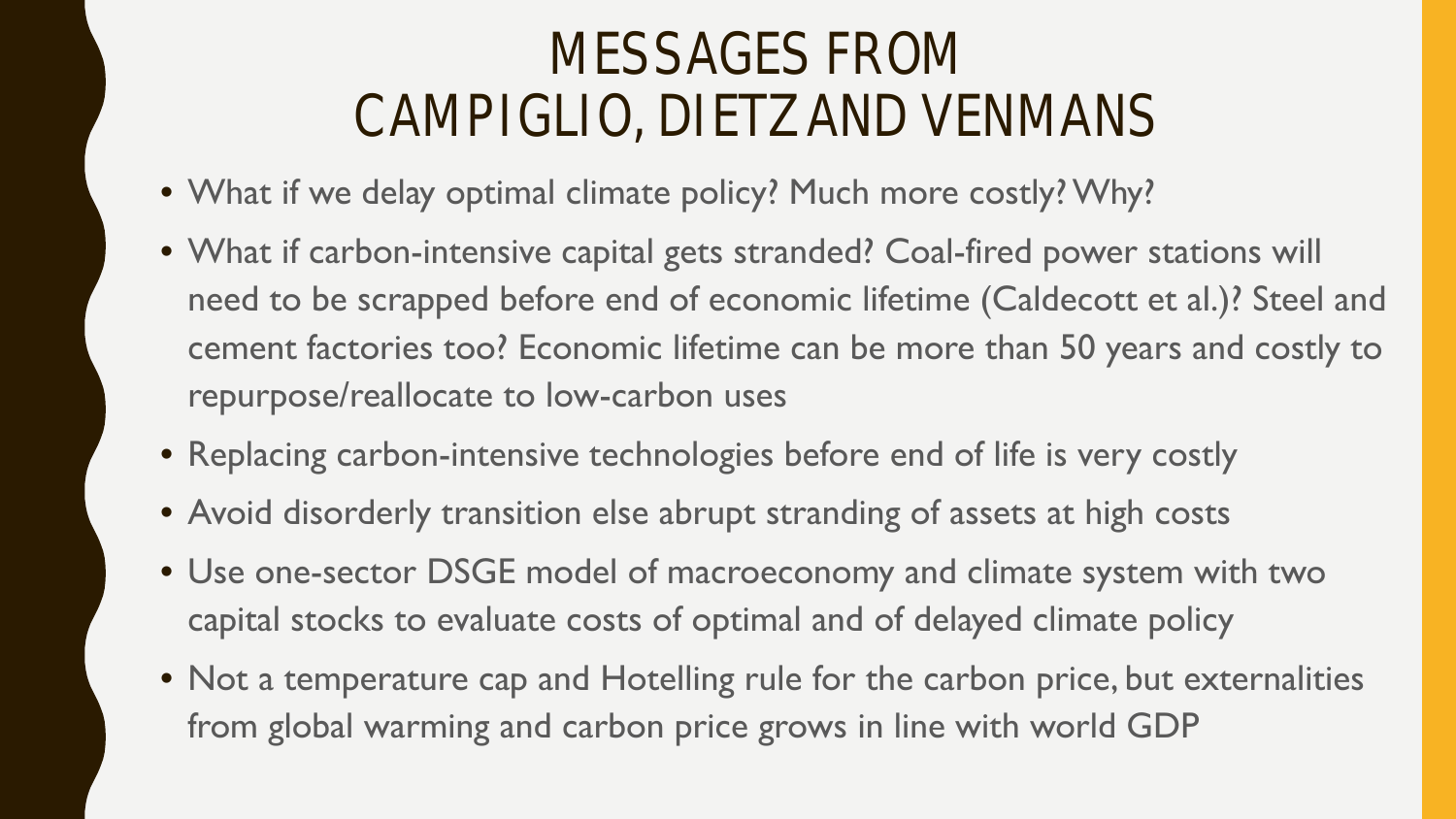## LOOKING UNDER THE BONNET OF CAMPIGLIO, DIETZ AND VENMANS

- Nice to have risk aversion > I/elasticity of intertemporal substitution: preference for early resolution of uncertainty
- Some concerns:
	- Why only one sector with two types of capital instead of multiple green and dirty sectors?
	- Why are carbon-intensive capital and green capital perfect substitutes in production?
	- Why not homogenous investment adjustment and reallocation costs? In that case marginal Q would equal average Q
	- There are no tipping points: there are recurring Poisson-style disaster shocks a la Barro, no tipping points such as melting of Ice Sheets, reversal of Gulf Stream or melting of Permafrost familiar from climate science
	- Extra costs from global warming: Why? How to calibrate?
	- Costs of delay, but how about costs and macro and financial implications of the risk of policy tipping and risk of an abrupt breakthrough in renewable energy technology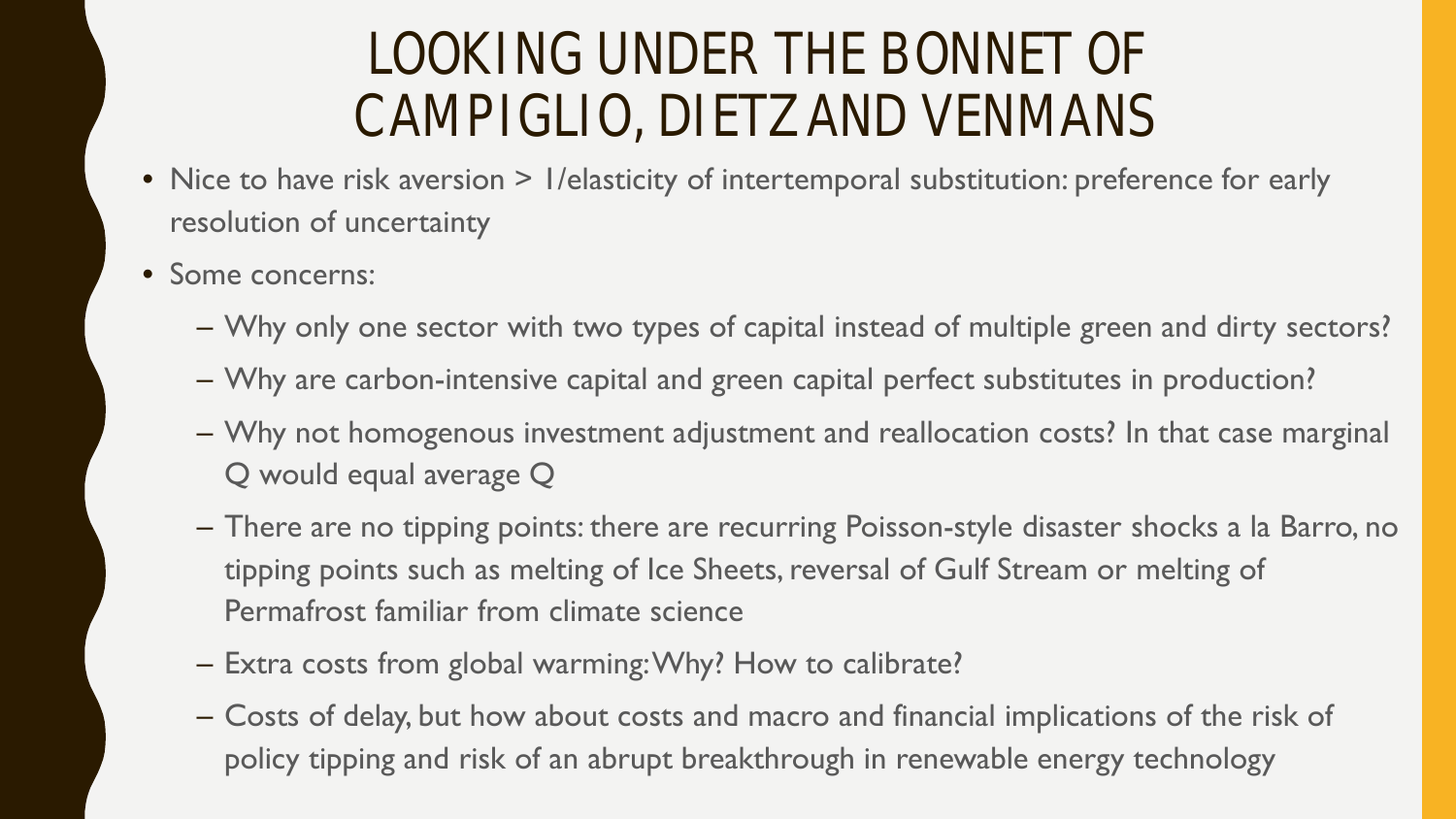- Why no disaster shocks in output (instead of temperature process) as in Barro and Jin? Why no climate-related disaster shocks as in Hambel et al. ?
- Damage/output increasing function of *emissions and speed of emission reductions* from 24 detailed energy models & 89 scenarios from IPCC (2014): why not use real data?
- Emissions falling by more than 5.5% per year require repurposing/stranding? Why? A way to capture non-zero stranding costs?
- They use a top-down general equilibrium model: corresponds to finding a command optimum and then showing it can be sustained in market economy
- That can be done if a carbon tax is introduced equal to the SCC and revenue is rebated in lump-sum manner (or a competitive permit market) for *first-best* optimal policy, but cannot be done for *delayed second-best* optimal policy
- Much harder problem: must maximise expected welfare subject to constraints of decentralised market economy.
- Fundamental theorem of welfare economics no longer holds and time inconsistency issues will undoubtedly occur with investments costly to adjust or repurpose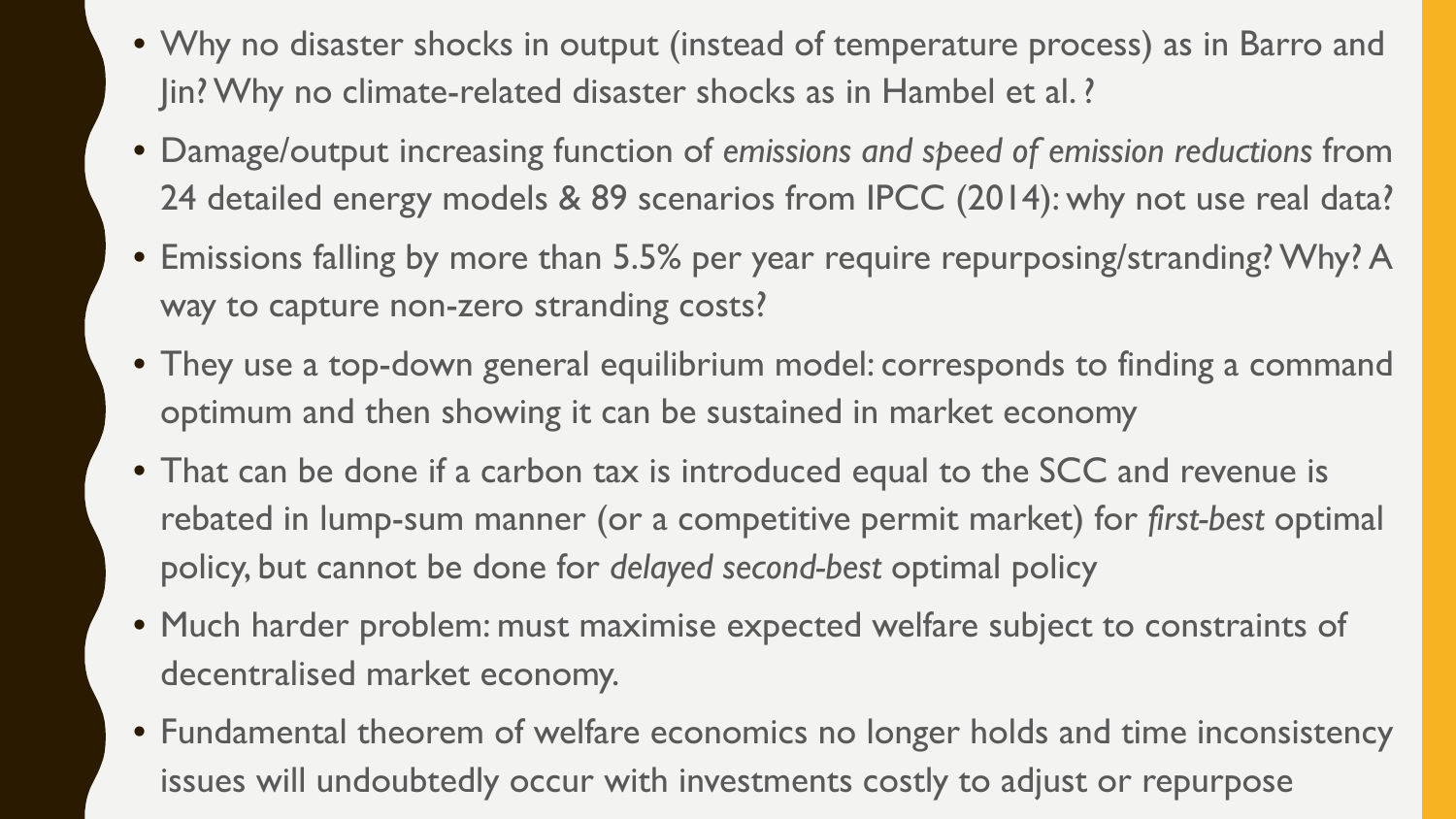## POLICY SIMULATION RESULTS

- With stranding costs less abrupt decline in emissions and share of dirty capital, and higher paths for SCC (15% higher) and temperature: optimal first-best policy internalises these costs and tries to avoid them
- With delayed second-best optimal carbon pricing, SCC paths and temperature paths will eventually be much higher while dirty share of capital and emissions take longer to fall and stranding/repurposing costs are much higher!
- Delay until 2030 imply stranded assets are 50% higher and stranding costs double
- No Green Paradox effects (oil etc not scarce so emissions not higher in short run); with those effects delayed policies are more costly
- Do more with early resolution of uncertainty?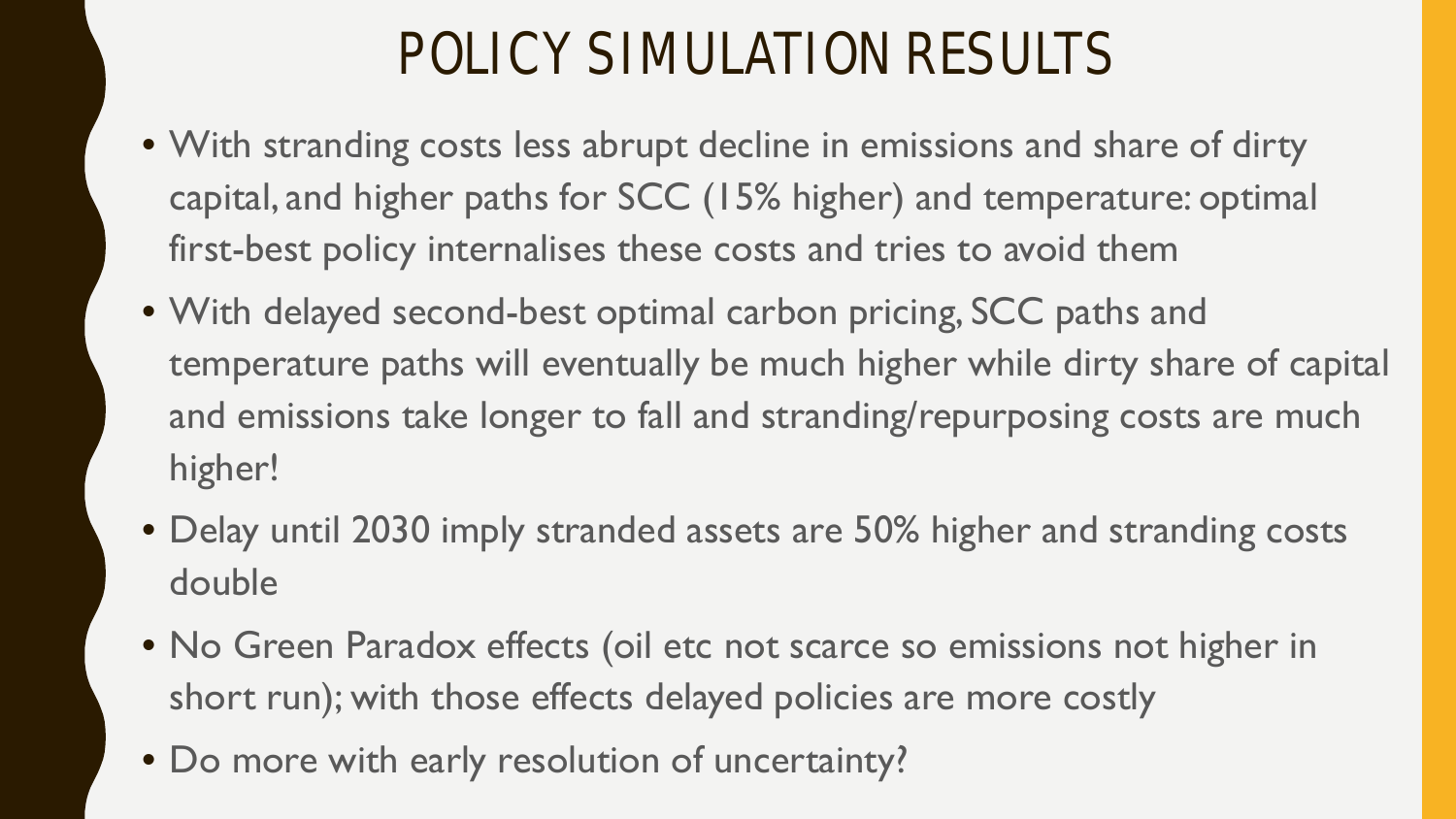#### RISK OF STRANDED ASSETS

- vd Ploeg and Rezai (2020ab): shows effects of the risk of policy tipping on market valuations of oil companies; policy uncertainty and costly adjustments of capital stocks leads to stranded assets
- vd Ploeg (2020): game-theoretic approach to "race to burn the last ton of carbon" and risk of stranded assets; mere risk of a cap on global warming at some unknown, future date makes oil extraction more voracious and accelerates global warming (cf. Green paradox)
- Barnett (2020): an uncertain arrival time of policy change generates a run on oil, so falls in spot price of oil and market valuation of companies, increase in green energy price and higher temperature; considers SDF and asset pricing implications; potential carbon bubble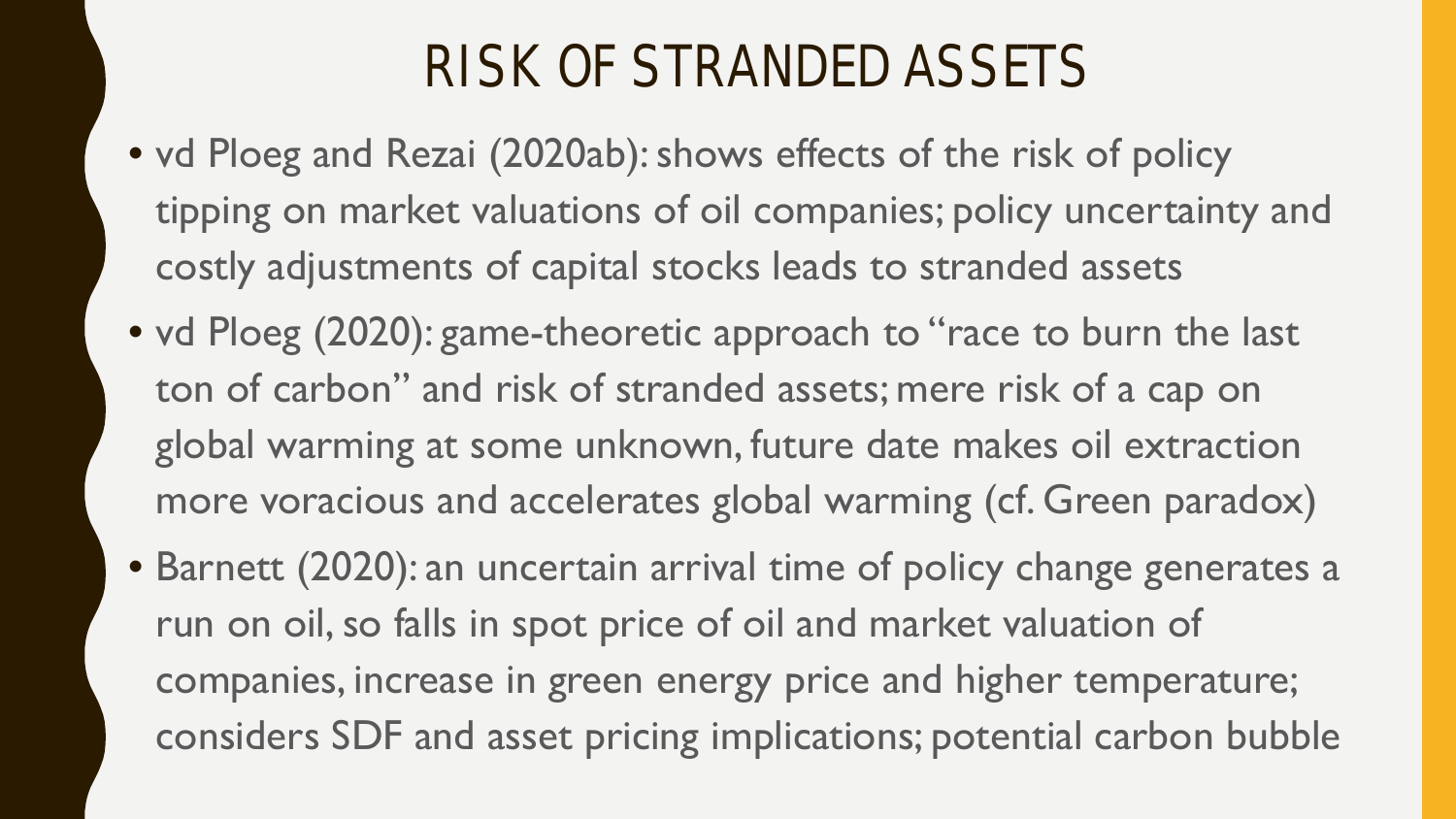#### MIXED EMPIRICAL EVIDENCE

- Bolton and Kacperzyk (2020a): carbon-intensive firms (steel, cement, oil majors, etc.) in US show higher stock market returns after controlling for size, book to market, momentum, etc. as investors already demand compensation for the carbon risk; this carbon risk premium cannot be explained via unexpected profitability or other risk premia
- Bolton and Kacperzyk (2020a): similar exercise for cross section of 14,400 firms in 77 countries shows evidence of *rising* carbon risk premia for carbon-intensive stocks
- Institutional investors are divesting away from carbon-intensive firms *But:*
- In, Park and Mong (2019, Stanford): looking at 736 US firms from 2005-2015, EMI (carbonefficient minus carbon-inefficient) portfolio has from 2010 onwards positive abnormal returns; investment strategy of going long on carbon-efficient firms and going short on carbon-inefficient firms would earn abnormal returns of 3.5%-5.4% per year (not driven by low *r's* after GFC); carbon-efficient firms are "good" in terms of financial characteristics and governance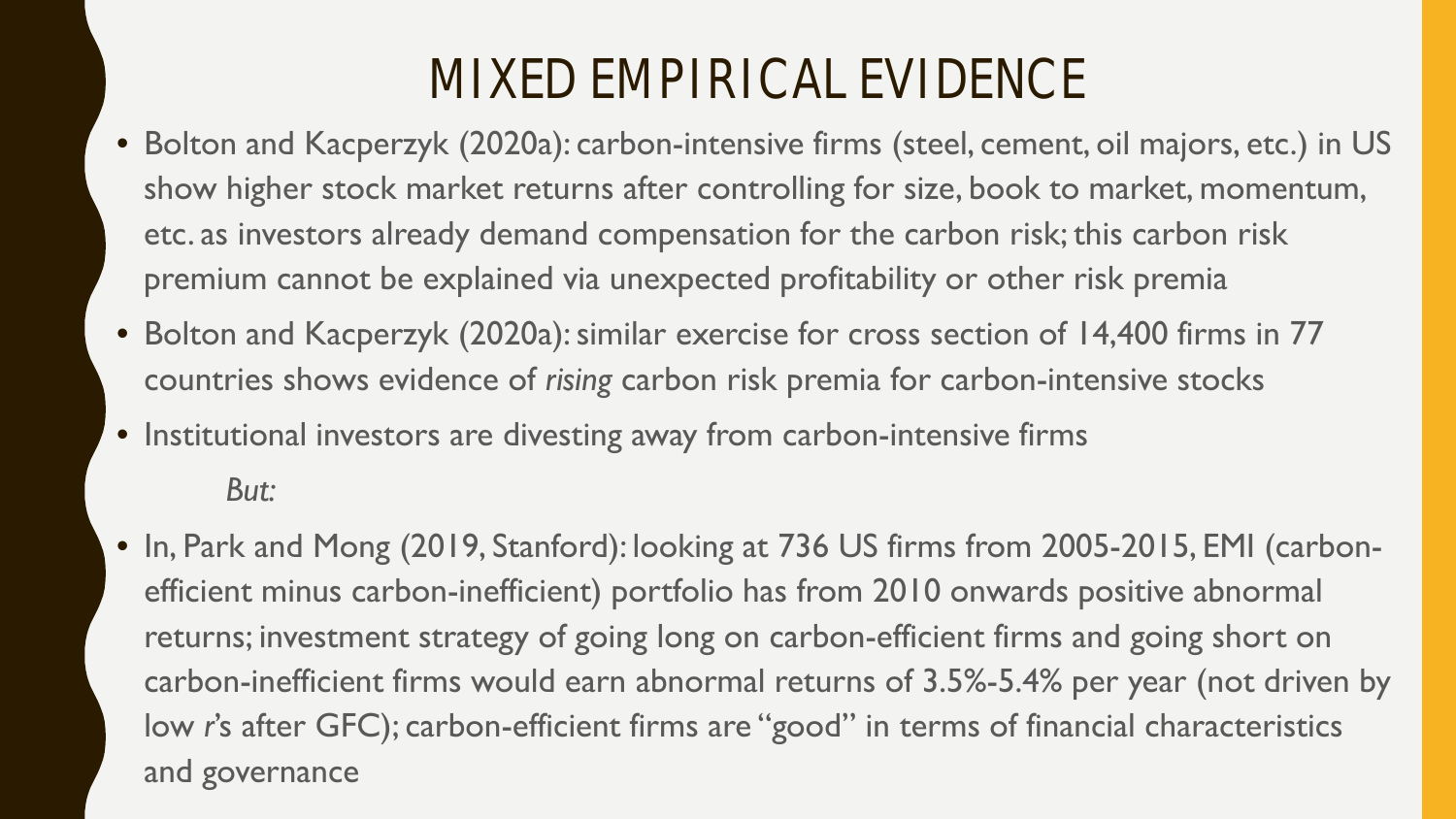#### MIXED EMPIRICAL EVIDENCE CTD.

• Garvey, Iyer and Nash (2018): firms that have a lower ratio of carbon emissions to sales (the "E in ESG") and are less dependent on carbon have stronger future profitability and higher stock returns

• Plantinga and Scholtens (2020): looking at 7,000 companies over 40 years, they find that investment portfolios that exclude fossil fuel production companies do not perform worse than unrestricted portfolios, so they suggest that divesting from fossil fuel companies does not hurt stock market performance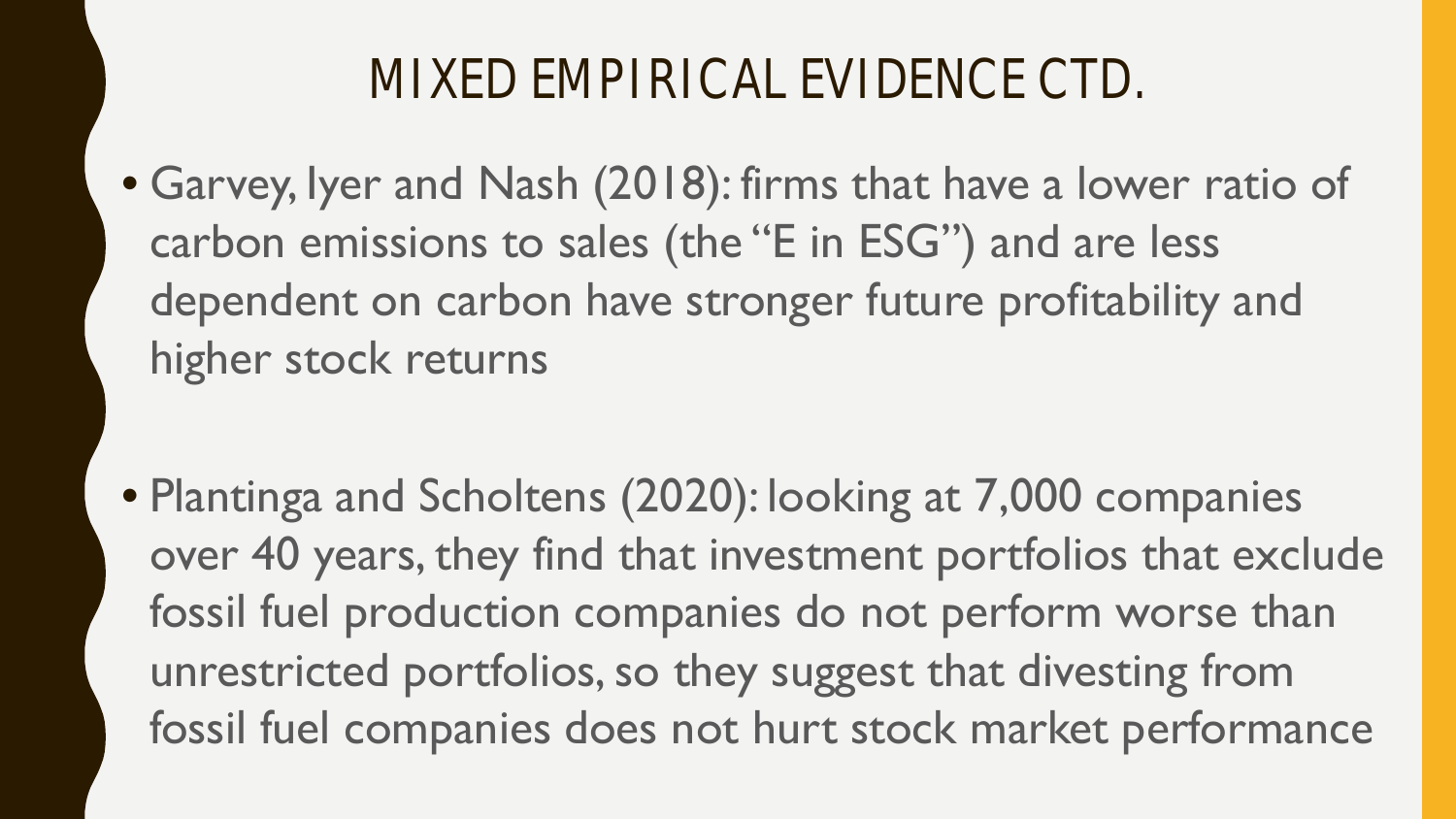#### DONADELLI, GRÜNING AND HITZEMANN (2020, CEBRA)

- Focuses at the fossil fuel industry to circumvent classification issues
- Price-dividend ratio high but fell since 2008 at time of bust of commodity price boom
- Better econometrics to explain changes in value along trends in climate change awareness:
	- Explains market to book ratio of about 4,000 firms over 1970-2018
	- Uses panel regression to control for market-wide valuation and other trends
	- Depends on awareness of climate change risks (from Google searches, closely correlated with environmental policy stringency)
	- Controls for cash/assets, debt/assets, log assets, R&D/sales
- Empirical findings:
	- Stock market value of US oil and fossil fuel firms has fallen a lot over last 20 years compared to other firms
	- Markets have started to price in the climate transition (negative coefficient on climate awareness index)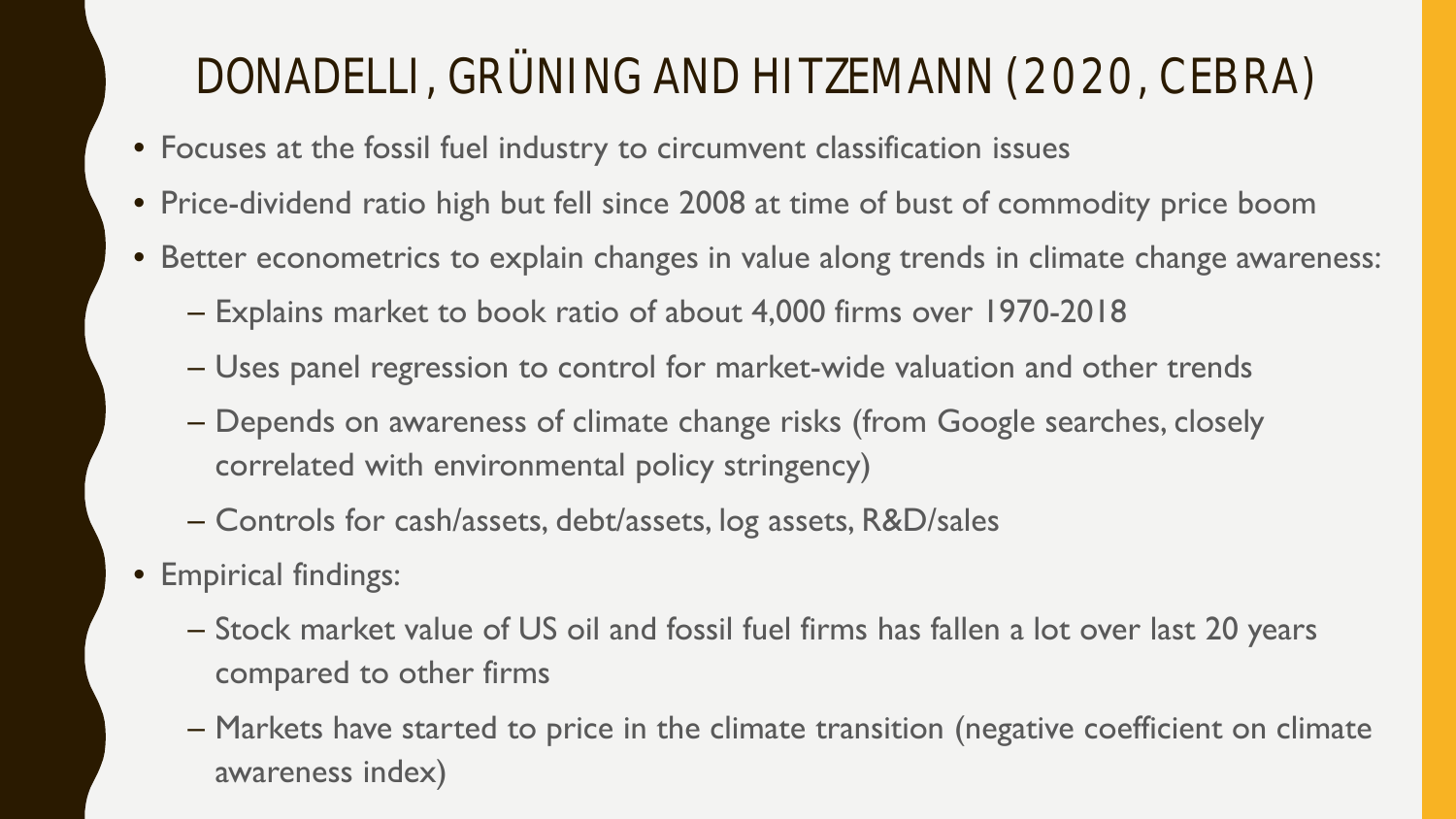#### POSSIBLE IMPROVEMENTS

- Investors may have non-pecuniary preferences for green companies and accept a lower Sharpe/reward to variability ratio to speed up greening of economy; is it ethical to keep dirty assets as a hedge?
- **Environmental impact investing**: have a general equilibrium model with a continuum of firms where each of their carbon footprints is made endogenous and where the effect of this via the carbon tax on their capital cost makes them reduce their footprint (cf. Oehmke and Opp, 2020; Landier and Lovo, 2020; Pastor et al., 2020, JFE; De Angelis et al., 2020)
- E.g. if fraction of assets managed by green investors doubles, carbon intensity of companies in portfolio drops by 5% per year (De Angelis et al., 2020)
- Depart from global economy by studying either a small open economy with an agreed carbon budget or a game between countries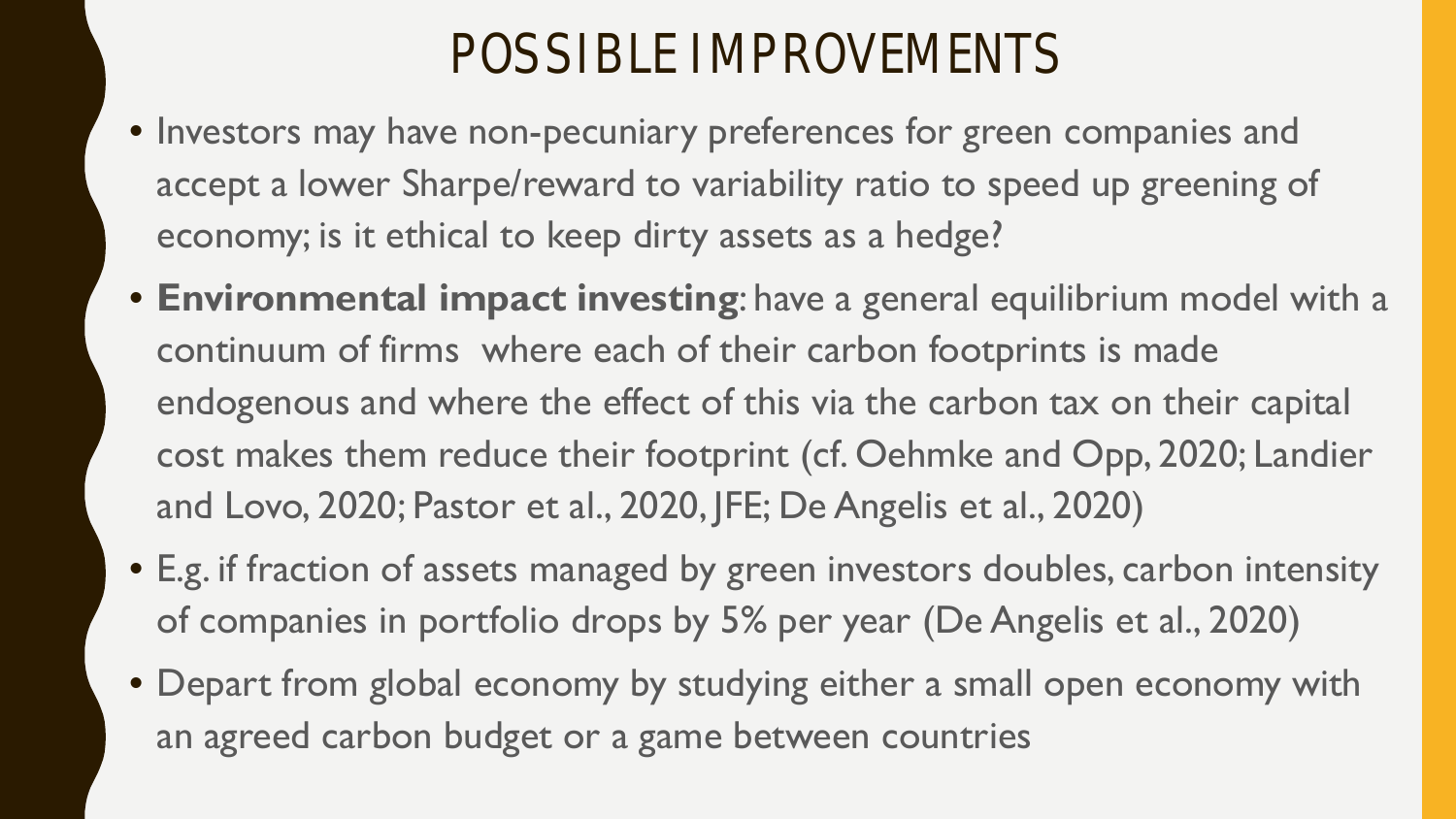#### GREEN TRANSITION RISK

- Carbon-intensive firms may face risk of default if there is a sudden future stepping up of climate policy (cf. Barnett, 2019) or breakthrough in green technology
- Extend a model with limited liability, average risk pricing of deposits and excessive leverage, and thus need for *differential* capital requirements (Mendecino et al., 2020, JME)
- Does this require differential prudential policies for green and dirty assets?
- Carbon risk premium found by B&K seems related to transition policy risk (Hsu et al., 2020) and this transition risk differential is also observed in option markets (Ihan et al., 2020)
- After Paris agreements firms affected by transition risks have been charged higher interest rates (Delis et al., 2020)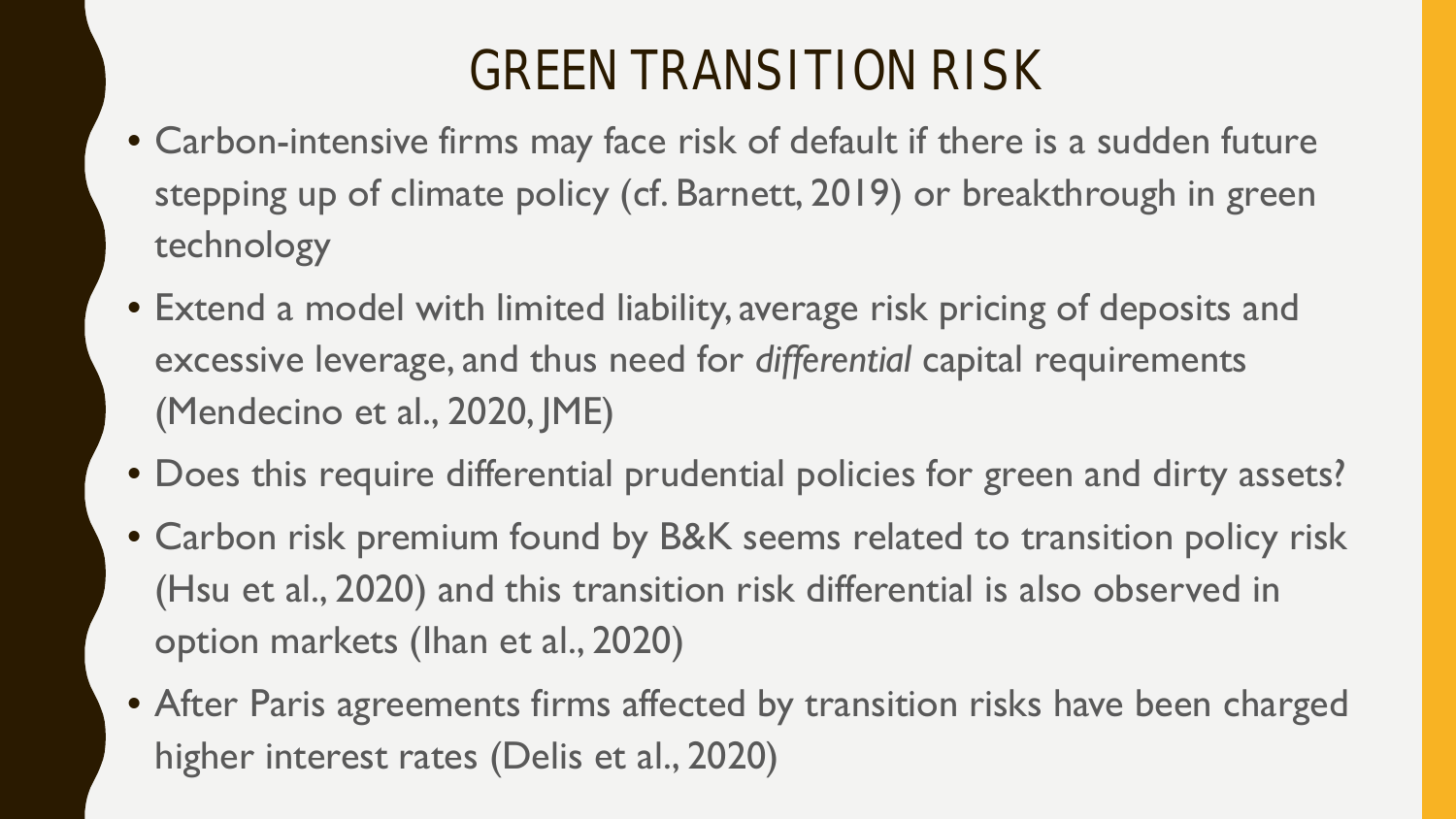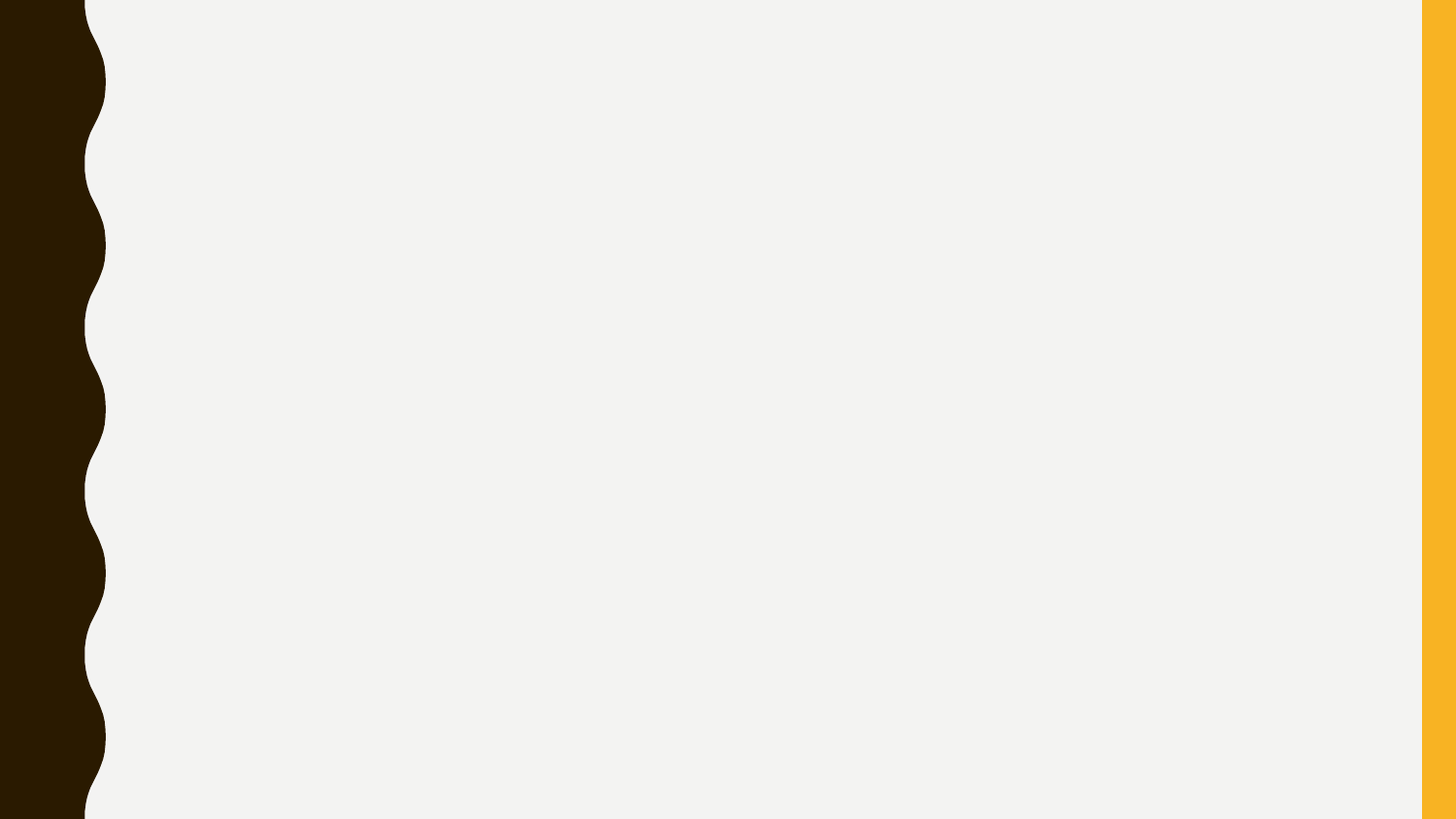### HAMBEL, KRAFT, VAN DER PLOEG

- Diversification perspective: diversify until there is a balance between green and dirty capital (cf. Cochrane et al., 2007)
- Environmental perspective: run down dirty capital stock completely
- The latter does not occur with DICE damages, but does occur if damages from climate change are much more severe or different damages are taken together
- Diversification considerations may prevent driving the dirty capital stock to zero
- We analyse dynamics of risk-free rate and risk premia during green transition:
	- The risk-free rate falls with rising temperature
	- Risk premia only significantly affected if risk of disasters increases with temperature (else impact on risk premia is moderate)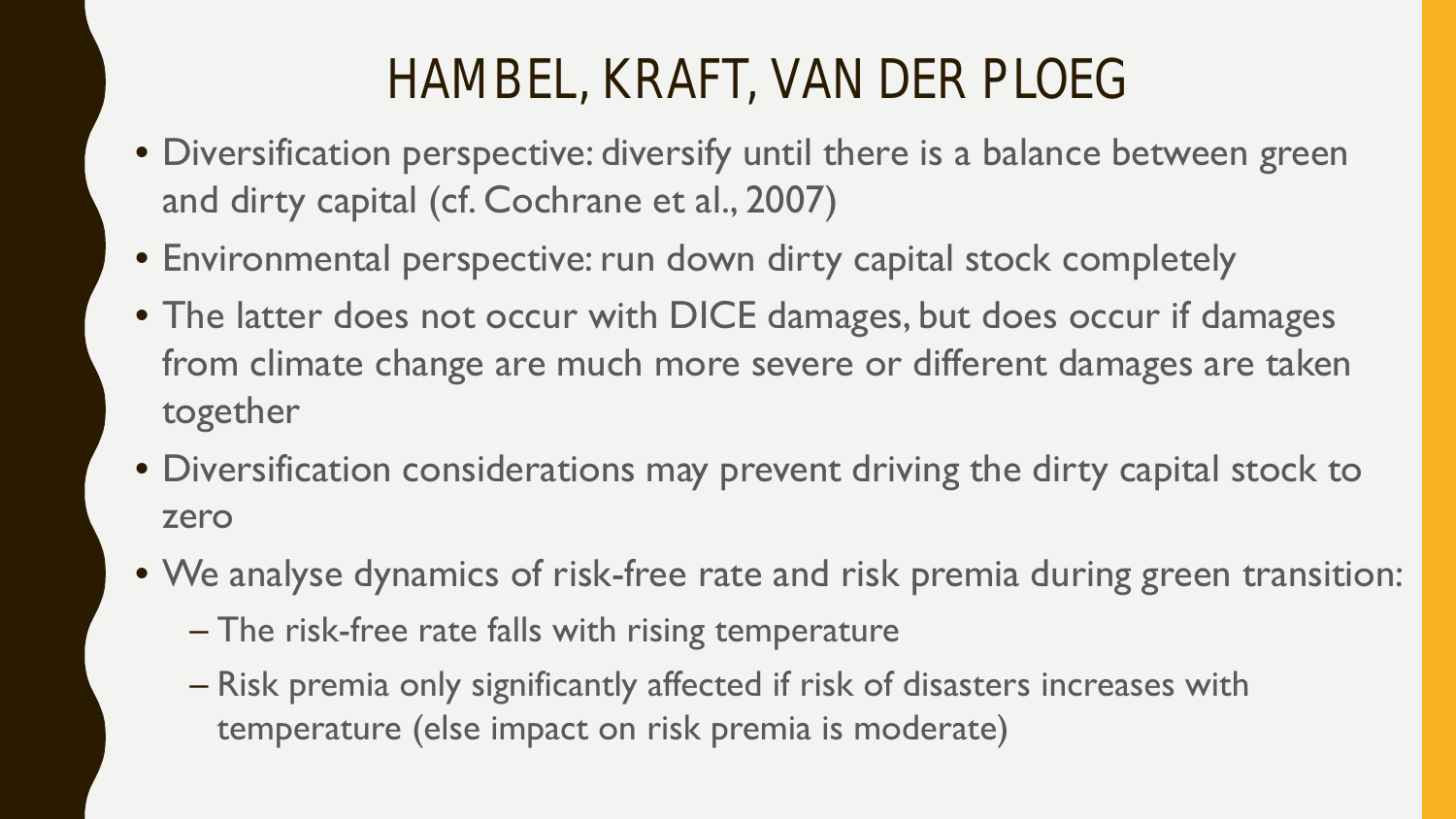# TIMES SERIES SOLUTIONS

- **Left column**: only temperature effect on TFP for aggregate production (Nordhaus)
- **Middle column**: only temperature effect on jump intensity of disasters (Karydas and Xepapadeas)
- **Right column**: only temperature effect on depreciation rate of capital

- Solid lines = optimal;
- Dashed lines = 5% and 95% confidence bounds for optimal
- Dotted lines = BAU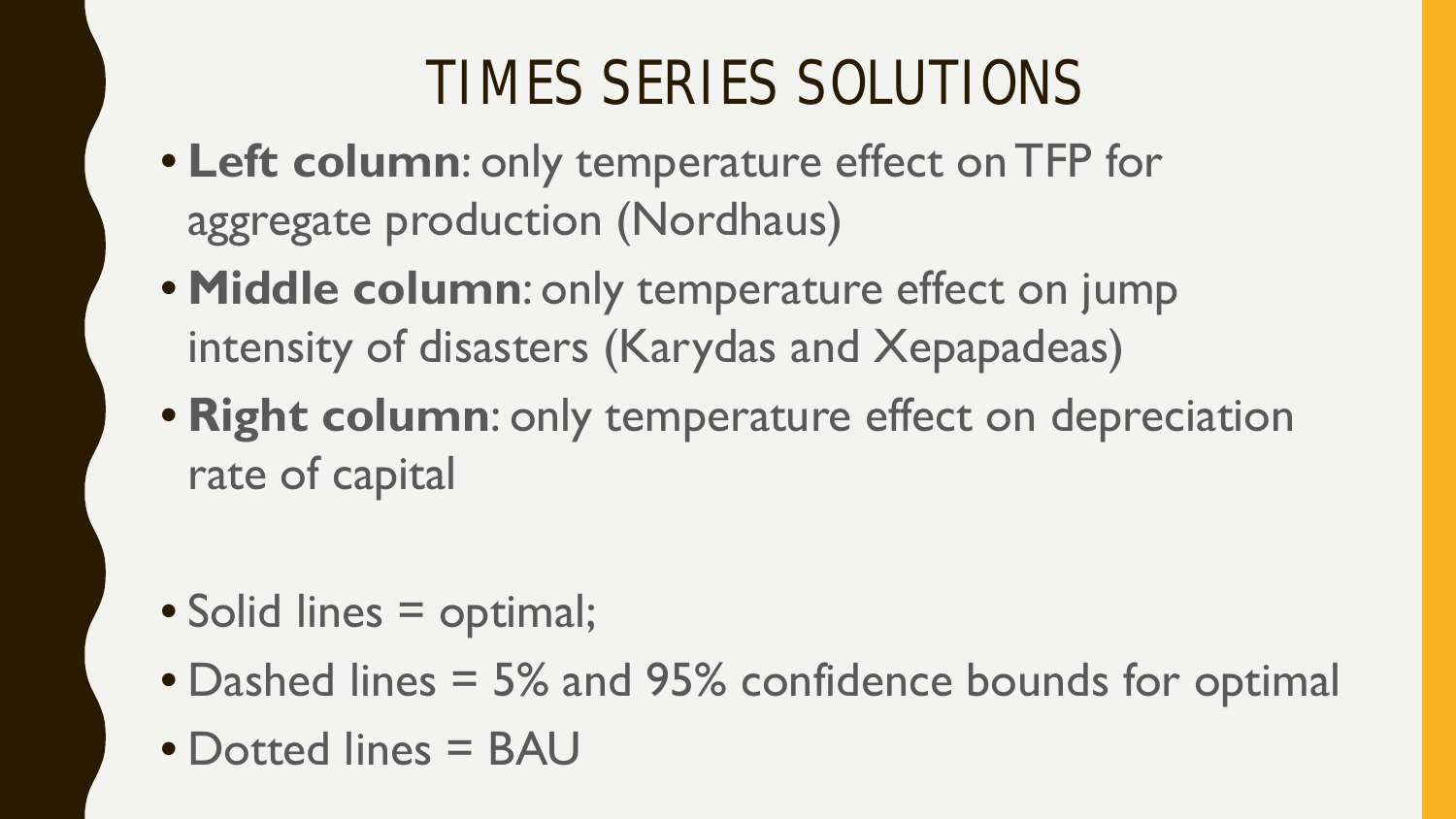